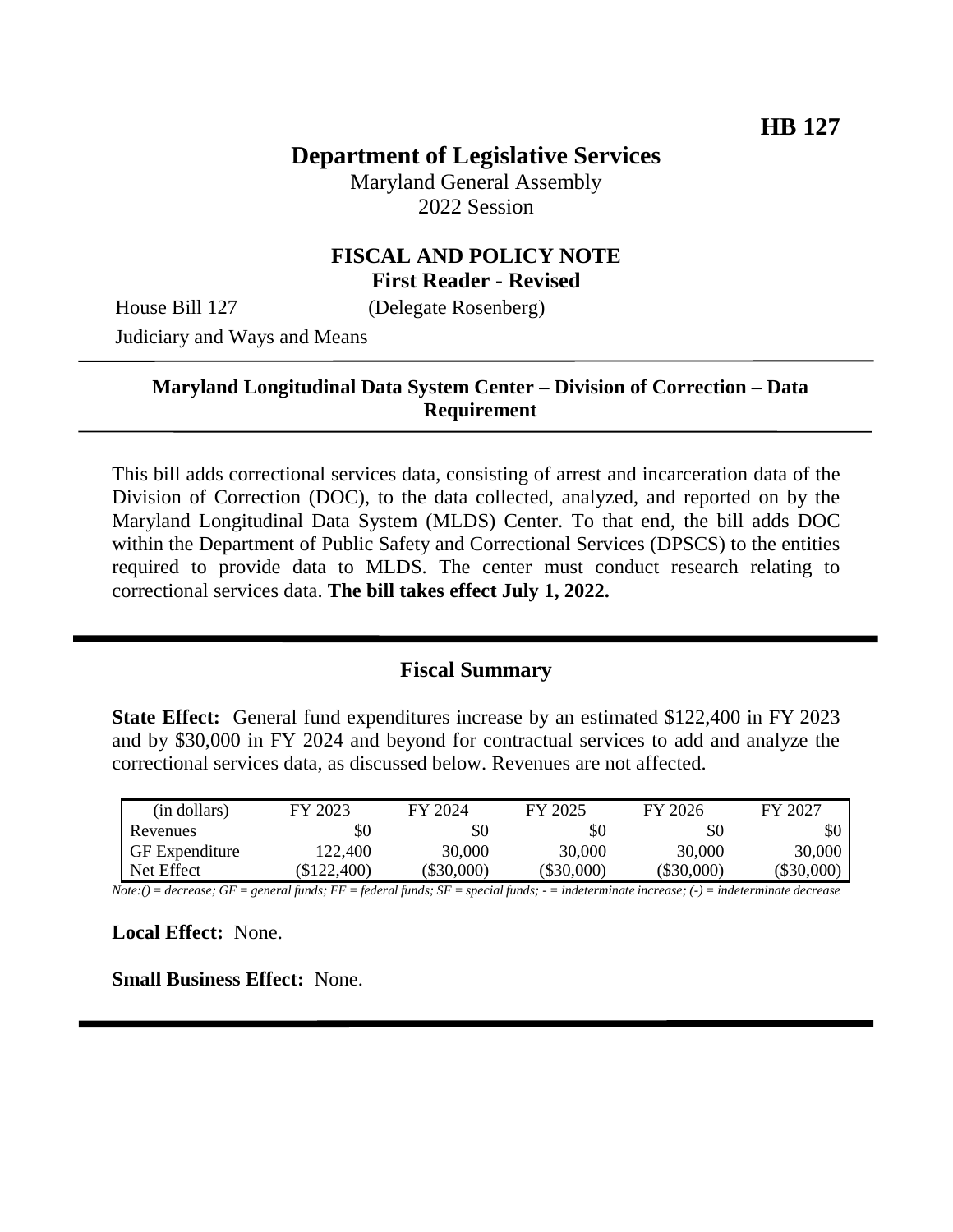# **Analysis**

**Bill Summary:** To track incarceration and recidivism outcomes for the State, DOC must exchange records and any other pertinent information that relates to a current or former inmate with the MLDS Center. DOC and the Division of Parole and Probation must establish the duration of data retention.

The MLDS Center must conduct research using correctional services data, expressed in numbers and percentages, including those specified.

The Secretary of Public Safety and Correctional Services (or the Secretary's designee) is added to the governing board of the MLDS Center.

Finally, in addition to currently listed State agencies, the center must include data from MDL and DOC in specified research.

## **Current Law:**

#### *Correctional Services*

To increase efficiency in the treatment, management, and rehabilitation of inmates confined in correctional facilities in DOC, DOC and the Division of Parole and Probation (DPP) must exchange records and any other pertinent information that relates to an inmate. DOC and DPP must establish the procedures and methods for the exchange of records and other pertinent information.

## *Maryland's Criminal Justice Information System*

Maryland's Criminal Justice Information System (CJIS) is a computerized repository of criminal history record information governed by the Code of Federal Regulations and Maryland's statute and regulations. The criminal history record information contained in CJIS (also known as a person's "RAP sheet") is used by the courts, law enforcement agencies, prosecutors, and correctional agencies for criminal justice purposes. Federal and State law prescribe the authorized uses of the data, establish rules for preventing unauthorized access, and allow individuals to challenge and correct the database. The use of criminal history record information is also allowed for certain noncriminal justice purposes, such as employment, licensing, public housing, and research. For a fee, a noncriminal justice entity may obtain a criminal history records check through the CJIS Central Repository within DPSCS by submitting an application that includes the subject's fingerprints.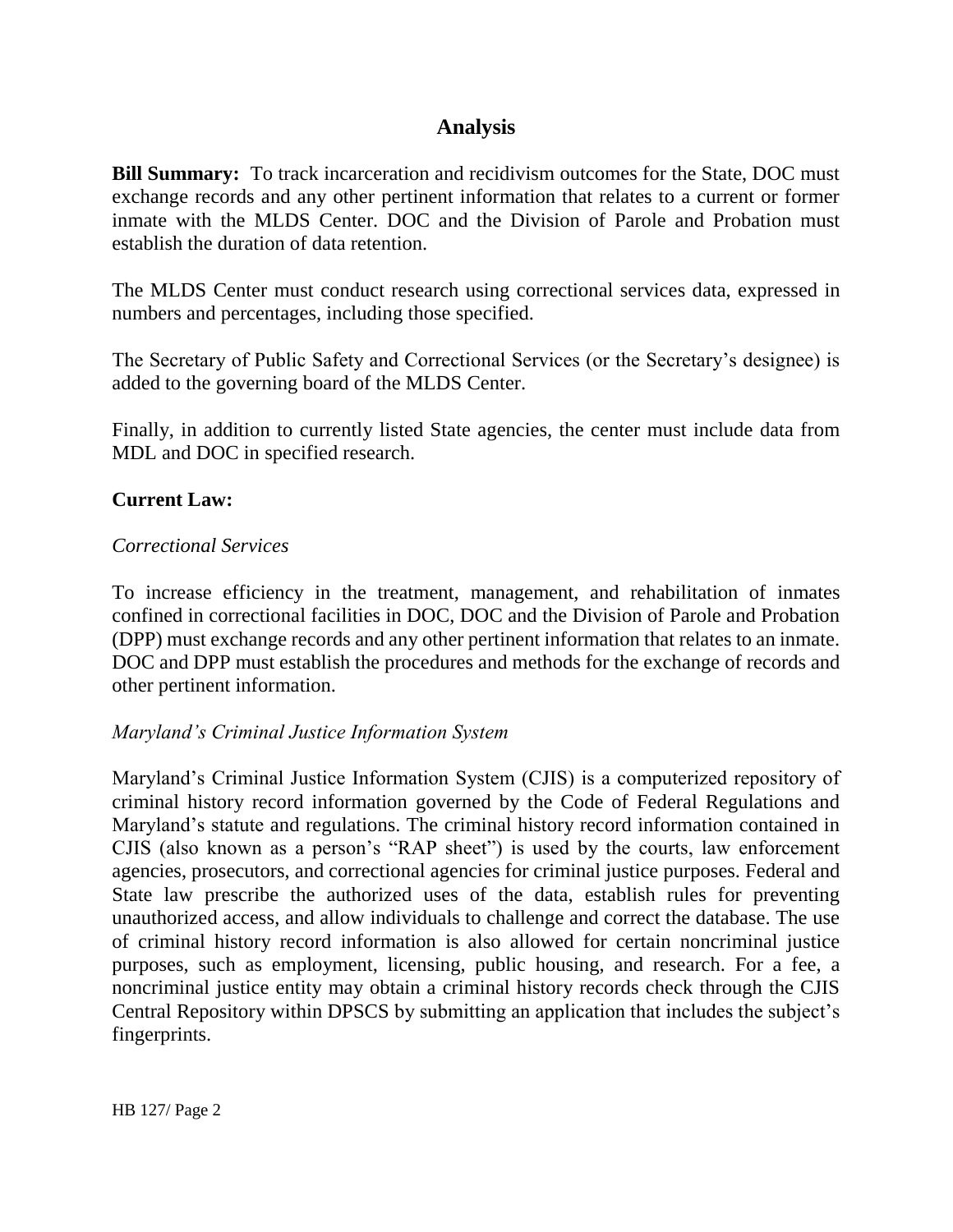#### *Maryland Longitudinal Data System Center*

Chapter 190 of 2010 established MLDS to contain individual-level student data and workforce data from all levels of education and the State's workforce. The legislation also established the MLDS Center within State government to serve as a central repository for the data, to ensure compliance with federal privacy laws, to perform research on the data sets, and to fulfill education reporting requirements and approved public information requests. The MLDS Center is administratively housed within the Maryland State Department of Education.

The purpose of the data system is to facilitate and enable the exchange of student data among agencies and institutions within the State as well as generate timely and accurate information about student achievement that can be used to improve the State's education system and guide decision makers at all levels. The data system allows users to effectively organize, manage, disaggregate, and analyze individual student data and to examine student progress and outcomes over time, including preparation for postsecondary education and the workforce and the need for wraparound services.

The MLDS Center may only use de-identified data in the analysis, research, and reporting conducted by the center. The center may only use aggregate data in the release of data in reports and in response to data requests.

Student data collected by MLDS includes State and national assessments; course taking and completion; grade point average; remediation; retention; degree, diploma, or credential attainment; enrollment; demographic data; juvenile delinquency records; and elementary and secondary school disciplinary records. Criminal records, children in need of assistance records, and medical and health records are specifically excluded from the types of data that MLDS may collect.

The MLDS governing board decides the specifics on incorporating new data elements into MLDS.

Local school systems, community colleges, public four-year institutions of higher education, and State agencies are required to transfer student-level and transcript-level data as well as workforce data to MLDS.

**State Expenditures:** The MLDS Center advises that additional resources are required to add and analyze the correctional services data. The center advises that hiring additional full-time staff is preferable; however, the requirements of the bill can be met through contractual services.